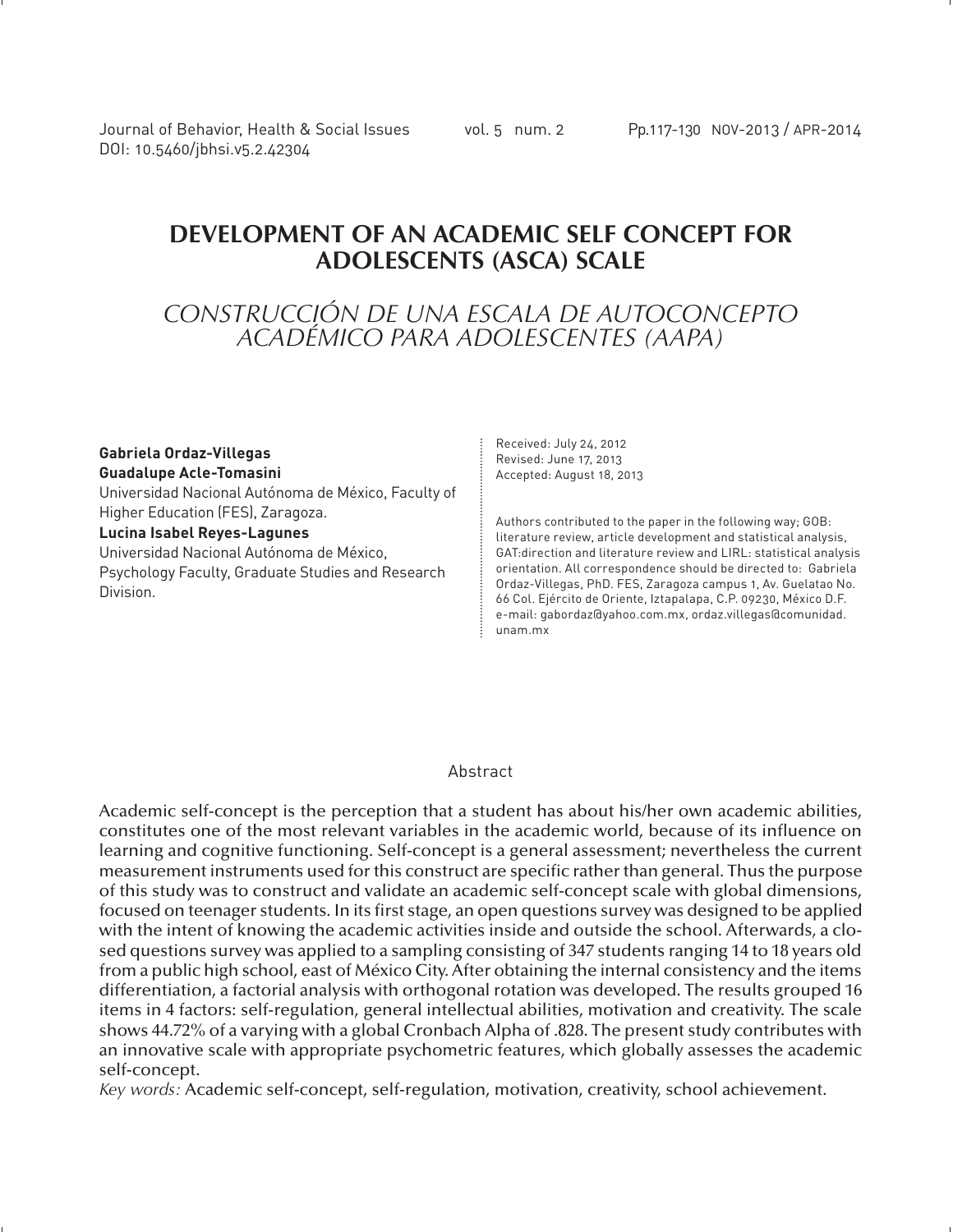#### Resumen

El autoconcepto académico es la percepción que un estudiante tiene sobre sus habilidades académicas, constituye una de las variables más relevantes dentro del escenario escolar, pues incide significativamente en el funcionamiento cognoscitivo y en el aprendizaje. El autoconcepto es una valoración global, no obstante, los instrumentos actuales que evalúan este constructo no cumplen con dicha característica, miden dimensiones específicas. De aquí que el propósito del presente estudio fue construir y validar una escala de autoconcepto académico con dimensiones globales para estudiantes adolescentes. En un primer momento se desarrolló un cuestionario de preguntas abiertas con la finalidad de conocer las actividades académicas dentro y fuera de la escuela. Posteriormente se elaboró un cuestionario cerrado. Éste último se aplicó a una muestra de 347 estudiantes de entre 14 y 18 años de edad, de un bachillerato público del oriente de la Ciudad de México. Después de obtener la consistencia interna y la discriminación de reactivos, se realizó un análisis factorial con rotación ortogonal. Los resultados agruparon 16 reactivos en 4 factores: autorregulación, aptitudes intelectuales generales, motivación y creatividad. La escala explica el 44.72% de la varianza, con un alpha de Cronbach global de .828. El presente trabajo aporta una escala renovadora con propiedades psicométricas adecuadas, que evalúa de forma global el autoconcepto académico.

*Palabras clave:* Autoconcepto académico, autorregulación, motivación, creatividad, logro académico.

#### Introduction

Academic self-concept is the perception and evaluation that a student has or does about his or her academic abilities (Marsh & Rhonda, 2002). This self-concept is one of the most important variables in the academic domain, due to its significant influence on appropriate cognitive functioning (Santana, Feliciano, & Jiménez, 2009). It directly affects learning processes (Vidals, 2005), academic achievement, and expectations of students (Henson & Heller, 2000). Additionally, it helps to create various cognitive and selfregulative strategies (Zimmerman, 2000), which reflect on academic performance (Campo-Arias *et al*., 2005; Schunk, Printrich, & Meece, 2008).

Academic self-concept is multidimensional (Shavelson, Hubner, & Staton, 1976). Many studies consider each academic subject area as a dimension, e.g., history, science, mathematics, spanish (Marsh, 1993; Shavelson *et al*., 1976). However, most research focuses only on spanish and mathematics, setting other taken subjects aside (Marsh & Shavelson, 1985; Plucker & Stocking, 2001). This causes some problems associated with evaluation and self-concept, especially when viewed in adolescents.

First, as individuals grow, the number of dimensions they can handle increases (Campo-Arias *et al*., 2005; González-Pineda, Núñez, & Valle, 2002; Marsh & Shavelson, 1985); therefore, if only two dimensions are used, evaluation is not thorough. Similarly, it is important to note that each dimension of academic self-concept has a different value and when dimensions are clustered together, a compensation effect among them is shown. Low self-concept in a subject area is compensated for by high self-concept in another one (González-Pineda, Núñez, González-Pumariega, & García, 1997; Marsh, 1993; Shavelson *et al*., 1976). In consequence, as self-concept is being studied in mathematics and spanish subject areas exclusively, then not only may collected data be biased but the possibilities of discovering potentially compensated dimensions, if any, for these two subject areas are lost.

Bandura (1987) states that self-concept is a global assessment. Nevertheless, currently a strong relation between self-concept in one dimension and its specific subject area can be seen, which indicates that evaluation depends on specific situations (Shavelson *et al*., 1976). It is clear that, on the one hand, the aim of obtaining a global assessment is not achieved and, on the other hand, the relation between self-concept and academic performance cannot be very close if both constructs are to be differentiated from one another (Palacios & Zabala, 2007).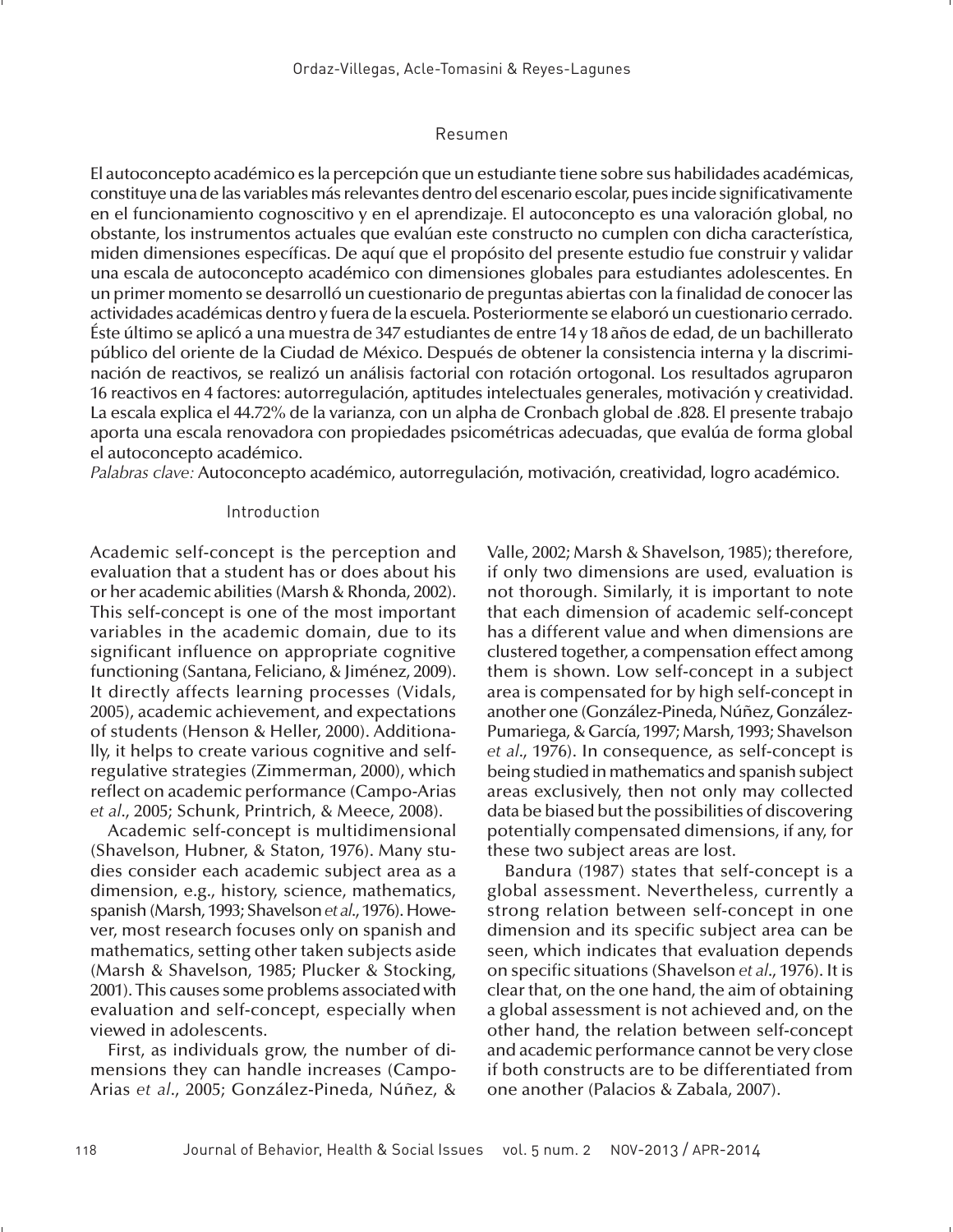In contrast, different dimensions comprising or clustered into academic self-concept are expected to bear a relation to one another (González-Pineda *et al*., 1997); however, several research studies show little or no correlation between mathematical and spanish self-concepts (Areepattamannil & Freeman, 2008). Marsh and Shavelson's (1985) conclusion is that verbal selfconcept and mathematical self-concept are different and, therefore, cannot be added to an academic self-concept dimension.

By contrast, different empirical studies have found important divergence between students with high academic self-concept and students with low academic self-concept. Students with high academic self-concept value their own abilities, accept challenges, take risks, try new things (Bong & Skaalvik, 2003), and also create multiple cognitive strategies (González-Pineda *et al*., 1997). Moreover, they possess a higher motivation to complete difficult academic tasks and set higher goals (Pintrich, Roeser, & De Groot, 1994). In this sense, most students with high academic performance show high academic self-concept (Campo-Arias *et al*., 2005; Schunk, Printrich, & Meece, 2008).

Students showing low academic self-concept exhibit less confidence in their academic aptitudes (Amezcua & Fernández, 2000; Broc, 2000). They undervalue their talent, avoid situations that cause anxiety (Ommundsen, Haugen, & Lund, 2005); i. e., they have less cognitive and motivational resources than students with positive self-concept (Núñez *et al*., 1998). And this is reflected on low academic performance (Möller, & Pohlman, 2010). Accordingly, it is suggested that the abilities regulating learning and academic performance that can be considered are: both general and specific intellectual abilities, creativity, and motivation. In other words, learning is necessary to develop aptitudes, acquire knowledge, and create strategies, as well as intention and disposition (González, Valle, Suárez, & Fernández, 1999; López, Reyes-Lagunes, & Uribe, 2011; Risso, Peralbo, & Barca, 2010; Zacatelco & Acle 2009). Consequently, it is very important to take into account the perception and evaluation that an adolescent student has or does in relation to these abilities in order to measure his or her global academic self-concept.

Given the dilemma of the limitation of number of dimensions used to measure academic selfconcept and its importance in explaining and predicting behavior in academic domain and expectations about the professional future of adolescent high school students, the aim of this study was to develop and validate psychometrically an instrument measuring academic self-concept through global academic dimensions, such as general intellectual abilities, specific intellectual abilities, motivation, and creativity.

#### Method

### **Participants**

The sample was non-probabilistic and consisted of 347 participants; 215 female (62%) and 132 male (38%) from grades 10 to 12 from a public secondary education school in Eastern Mexico City, with ages ranging from 14 to 18 years old (mean age = 16.17, *SD* = 1.084). School authorities determined group assignment.

#### Instrument

The purpose of the scale was to identify high or low levels of academic self-concept. Therefore, the instrument was developed based on *a priori* and emerging categories (Krippendorff, 2004). *A priori* categories were selected according to the literature (González *et al*., 1999; López *et al*., 2011; Risso *et al*., 2010; Zacatelco & Acle 2009) as follows: general intellectual abilities, specific intellectual abilities, motivation, and creativity. Emerging categories were obtained from an early exploratory phase, through open questions focused on activities in which adolescents engage. Subsequently, the instrument was developed and the pilot test was administered to 10 expert judges in education. The test was administered individually. Each one of the recommendations made by the judges was considered. The scale consisted of 28 items with 5-point Likert-type responses, ranging from "Never", marked with number 1, to "Always", marked with number 5. Additionally, an identification sheet was included to collect personal and academic data, such as academic performance measured by school grades average, etc. (Appendix A).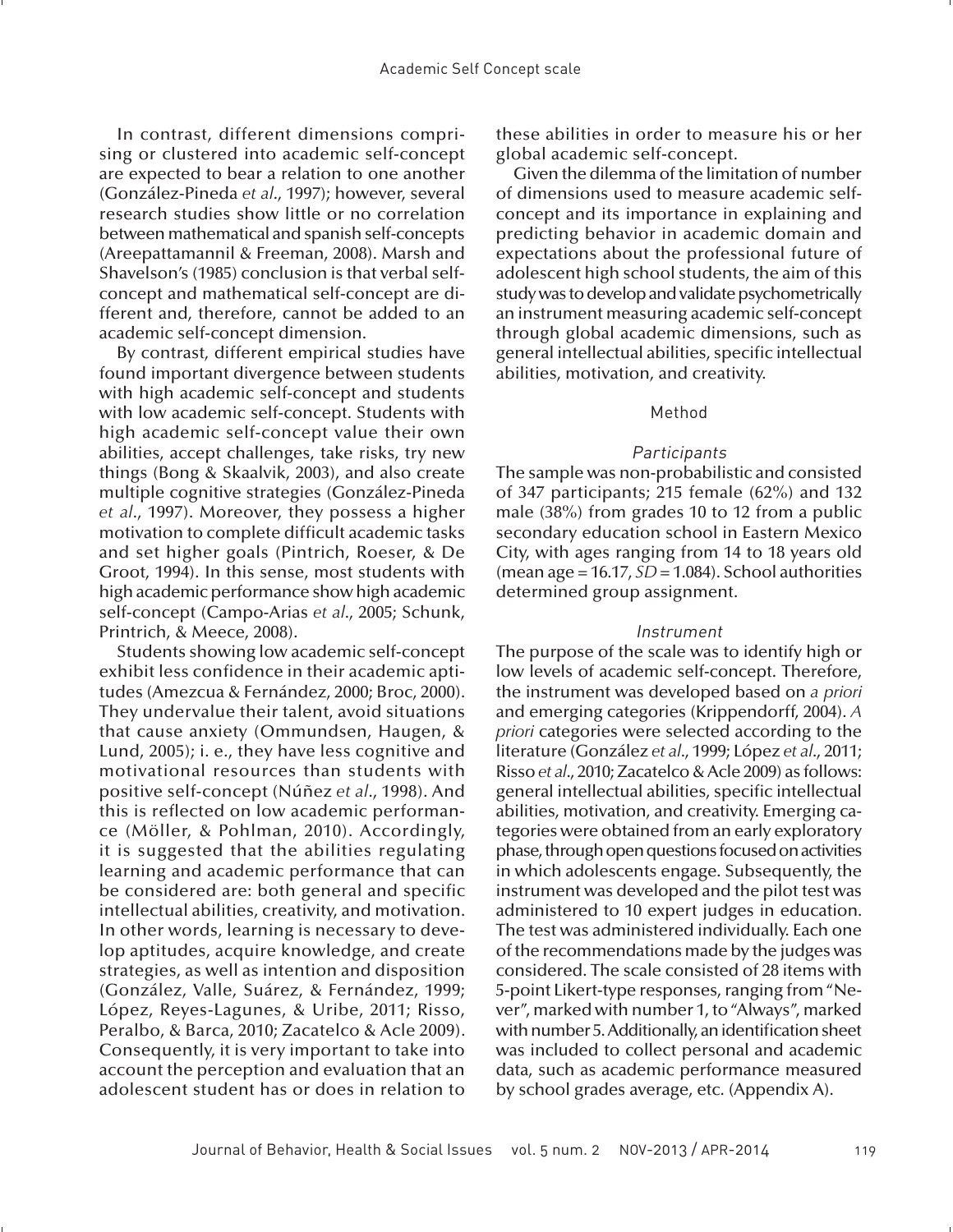#### Procedure

For the development of the instrument, first of all, previously established categories were used based on the literature as follows: general intellectual abilities, specific intellectual abilities, motivation, and creativity. Subsequently, by means of some open questions in the exploratory phase, one of the *a priori* categories was ruled out and a new one emerged. Motivation was ruled out and perfectionism emerged; i. e., the pilot instrument categories changed to the following: general intellectual abilities, specific intellectual abilities, creativity, and perfectionism.

Based on the above-mentioned, an instrument was developed, and validated by 10 expert judges. All the judges are professors in different Schools of Psychology of the Universidad Nacional Autónoma de México (National Autonomous University of Mexico), with a PhD in an area of education. In order to get the instrument to measure adequately and clearly the construct, each judge was asked individually to validate the content of each item. They were requested to cross the items that were inadequate for measuring academic self-concept, and also to provide input on writing clarity. A blank for comments and suggestions was included in each item. All of the 28 items put to validation were approved, some with observations that were taken into account until every one of them was covered.

Before administration to adolescents, an informed consent form was requested to school authorities, and teachers, as well as group participants. A brief explanation on the purpose and importance of completing the scale was provided and they were asked to agree. Group administration was used.

Upon administration, the following were carried out: 1) a frequency, skewness, and kurtosis analysis; 2) a differentiation analysis through a Student's t-test, with a significance level of 0.5 to choose items to be kept in the procedure; 3) a factorial analysis of principal components with orthogonal rotation to measure construct validity; and lastly 4) a Cronbach's alpha and factor analysis to measure consistency.

#### Results

Scale item distribution showed tendency towards normality, with a mean of 96.55 and a standard deviation of 15.191 (Figure 1).



*Figure 1.* Academic self-concept scale frequency distribution

In order to measure the power of item differentiation, frequency distribution was analyzed (skewness and kurtosis). Each item was submitted to a Student's t-test, and directionality was obtained through cross tabulation. Based on the results from these tests, 8 items were decided to be ruled out. Based on the intercorrelation analysis using the Pearson's formula, a factorial analysis of principal components with orthogonal rotation was carried out, since correlations were moderate. With the purpose of knowing the dimensions comprising academic self-concept construct, items with factor loadings of .48 or higher were selected.

Based on criteria, 16 items were clustered into four factors representing the 44.72% of total variance, with a global Cronbach's Alpha of .828. Alphas by factors were as follows: factor 1  $= .683$ ; factor  $2 = .621$ ; factor  $3 = .651$ ; and factor 4 = .684. Factor weights and distribution of items into four factors are shown in Table 1.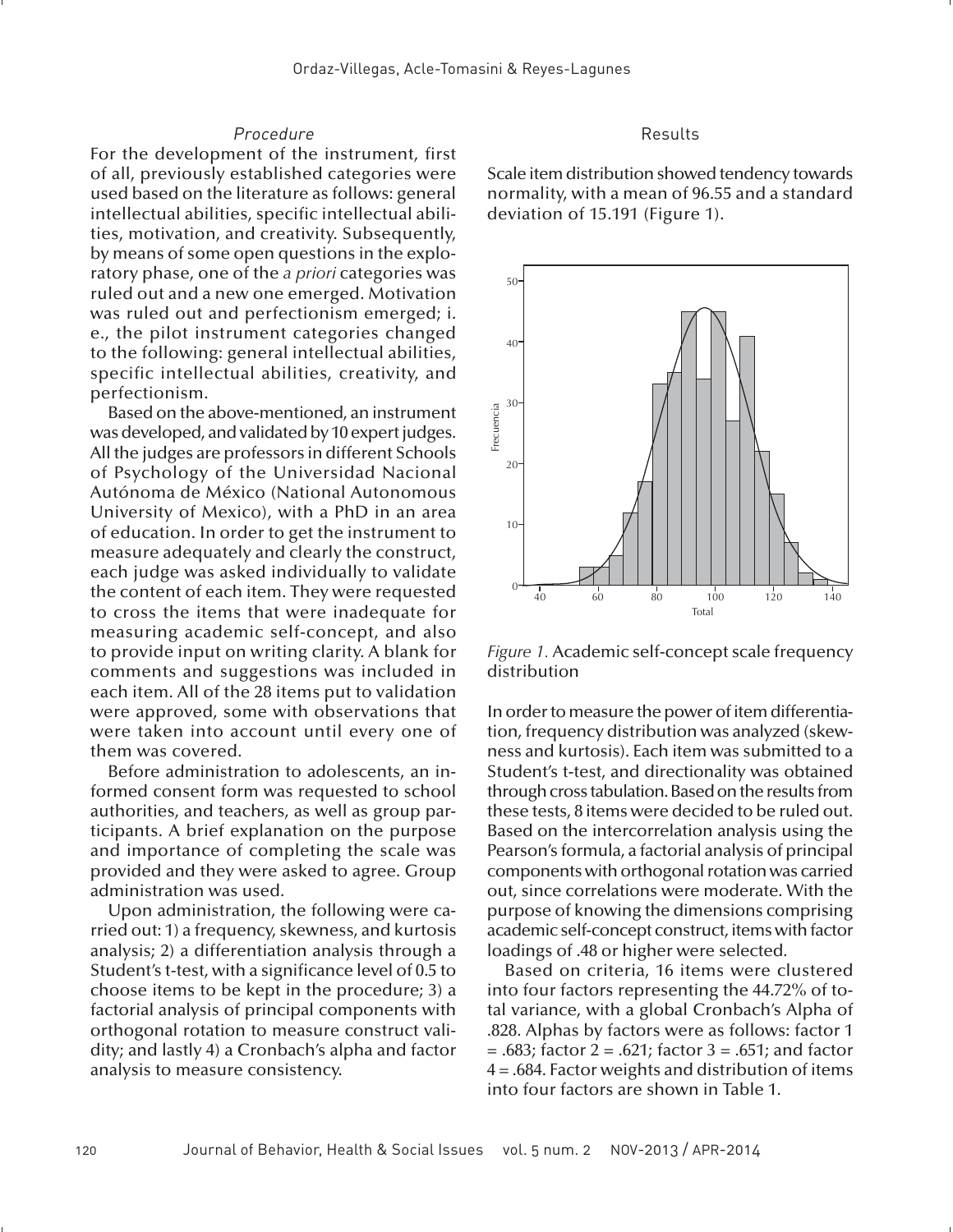*Academic self-concept item distribution, results from the factorial analysis with orthogonal rotation.*

|                |              |                | Factors |                |
|----------------|--------------|----------------|---------|----------------|
| Items          | $\mathbf{1}$ | $\overline{2}$ | 3       | $\overline{4}$ |
| $\mathbf{1}$   | .720         |                |         |                |
| 24             | .634         |                |         |                |
| 6              | .581         |                |         |                |
| 16             | .493         |                |         |                |
| $\mathfrak{Z}$ |              | .662           |         |                |
| 12             |              | .638           |         |                |
| 5              |              | .594           |         |                |
| 20             |              | .531           |         |                |
| 28             |              |                | .742    |                |
| 13             |              |                | .700    |                |
| 27             |              |                | .652    |                |
| $\sqrt{2}$     |              |                | .488    |                |
| 19             |              |                |         | .674           |
| 25             |              |                |         | .664           |
| 22             |              |                |         | .591           |
| 26             |              |                |         | .588           |

Based on item distribution, academic self-concept construct refers to self-perception and evaluation of a student on his or her self-regulation, general intellectual abilities, motivation, and creativity, as defined in Table 2.

Table 2.

*Definitions of factors comprinsing academic self-concept*

| Factor                              | Definition                                                                                                                                                                                                        |
|-------------------------------------|-------------------------------------------------------------------------------------------------------------------------------------------------------------------------------------------------------------------|
| Self-regulation                     | Positive attitude towards the<br>acquisition of knowledge and the<br>learning process.                                                                                                                            |
| General<br>intelectual<br>abilities | Ability to process information,<br>decompose into parts, and analyze<br>different aspects of a same reality<br>simultaneously, as well as synthesize<br>and incorporate experiences<br>adapted to new situations. |

| Factor     | Definition                                                                                                                                                                            |
|------------|---------------------------------------------------------------------------------------------------------------------------------------------------------------------------------------|
| Motivation | Attraction towards a particular<br>task or objective that encourages<br>strategy search and analysis<br>required to satisfy the attraction<br>within a established program.           |
| Creativity | Process that generates sensibility<br>to problems, deficiencies, or gaps<br>in knowledge leading to identify<br>difficulties, and find solutions and<br>make decisions strategically. |

Explained variance and cumulative variance, as well as mean and standard deviation, by factors are shown in Table 3. As can be seen, self-regulation is the dimension showing a higher explained variance in academic self-concept.

### Table 3.

| Factor variance, mean, and standard deviation. |  |  |  |  |
|------------------------------------------------|--|--|--|--|
|------------------------------------------------|--|--|--|--|

| Factor                               |           | $%$ of variance | Mean | SD  |  |
|--------------------------------------|-----------|-----------------|------|-----|--|
|                                      | Explained | Cumulative      |      |     |  |
| Self-<br>regulation                  | 11.62     | 11.62           | 3.34 | .79 |  |
| General<br>intellectual<br>abilities | 11.56     | 23.19           | 3.26 | .75 |  |
| Motivation                           | 10.82     | 34.01           | 3.38 | .88 |  |
| Creativity                           | 10.71     | 44.72           | 3.49 | .80 |  |

Upon obtaining the factors, a correlation analysis was conducted through a Pearson product-moment correlation coefficient in order to know the relation between factors comprising the academic self-concept scale. Results are shown in Table 4.

As can be seen, positive correlations occur between all factors as expected, which indicates that factors originate from the same construct. Finally, in order to know the difference in academic performance between students showing high and low academic self-concept, a Student's t-test was conducted for independent samples. Academic performance ( $t = -4.602$ ,  $p = 0.000$ ,  $95\%$ CI [-.077, -0.31]) of students with low academic self-concept (mean low ASC = 8.43; *SD* = .81) was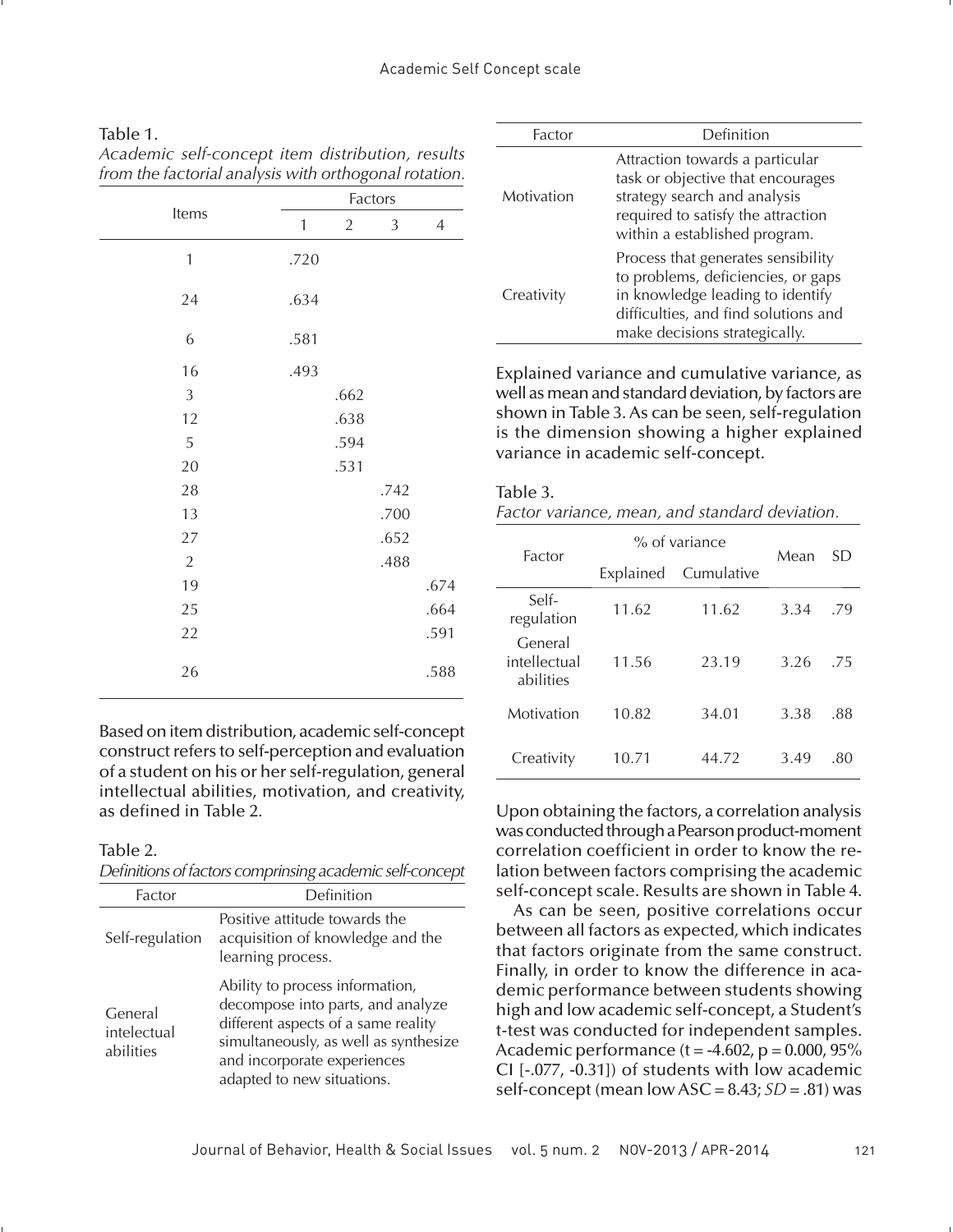found to differ significantly compared to that of students with high academic self-concept (mean high ASC =  $8.98$ ; *SD* = .68), the academic performance measurement of students with high academic self-concept being higher.

|                                        | Self-regulation | General intellectual<br>abilities | Motivation | Creativity |
|----------------------------------------|-----------------|-----------------------------------|------------|------------|
| Self-regulation                        |                 |                                   |            |            |
| General intellectual abilities         | $.444**$        |                                   |            |            |
| Motivation                             | $.497**$        | $.323**$                          |            |            |
| Creativity<br>$** - \Omega$ $\Omega$ 1 | $.439**$        | $.469**$                          | $.258**$   |            |

# Table 4.

*Correlation between factors in the scale.*

 $*$  *p* = 0.01  $*$  *p* = 0.05

#### Discussion

The factorial structure of the Academic Self-Concept Scale was organized by four dimensions as follows: self-regulation, general intellectual abilities, motivation, and creativity. It was interesting to observe that self-regulation emerged as a new factor that was not considered when the scale was being initially developed. This factor is of the utmost importance since, on the one hand, it had the highest weight in the scale; and on the other hand, self-regulated students create learning, planning, monitoring, and evaluation strategies, as well as organization and restructuration of their learning environment, i. e., students play an active role in their own learning process, which results in high academic performance that in turn reflects on a high academic self-concept (Zimmerman, 2000).

In contrast, construct multidimensional nature is still observed across the diversity of factors obtained in the Academic Self-Concept Scale as described in many studies (Marsh & Shavelson, 1985; Shavelson *et al*., 1976). Said dimensions showed a moderate and necessary relation to be considered as part of the same construct (González-Pineda *et al*., 1997), whereas a relative independence occurred, allowing factors to distinguish from one another (Palacios & Zabala, 2007).

Likewise, the use of a global dimension met the objective of inclusive integration of facets determining academic self-concept, thus overcoming the dilemma of missing dimensions that adolescent students can handle (Campo-Arias *et al*., 2005; González-Pineda, *et al*., 2002; Marsh & Shavelson, 1985). Also the problem involving the close relation between a specific dimension and its corresponding subject (Marsh & Parker, 1984) is settled since data on a particular school subject is not required, but data on ability perception that enhance learning and high academic performance, as reflected on the dimensions and items that comprise the scale.

Lastly, academic performance differences between students with high academic self-concept and students with low academic self-concept were detected, which is in agreement with previous findings showing that most students with high academic performance exhibit high academic self-concept, and in contrast, students with low academic performance show low academic selfconcept (Campo-Arias *et al*., 2005; Henson & Heller, 2000; Schunk *et al*., 2008).

Therefore, in conclusion, this study provides a culturally relevant, innovative scale with appropriate psychometric properties, which allows us to differentiate between adolescent students with high academic self-concept levels from those with low academic self-concept levels. Having instruments that allow us to assess academic self-concept more thoroughly is of the utmost importance since this construct regulates cognitive/motivational strategies involved in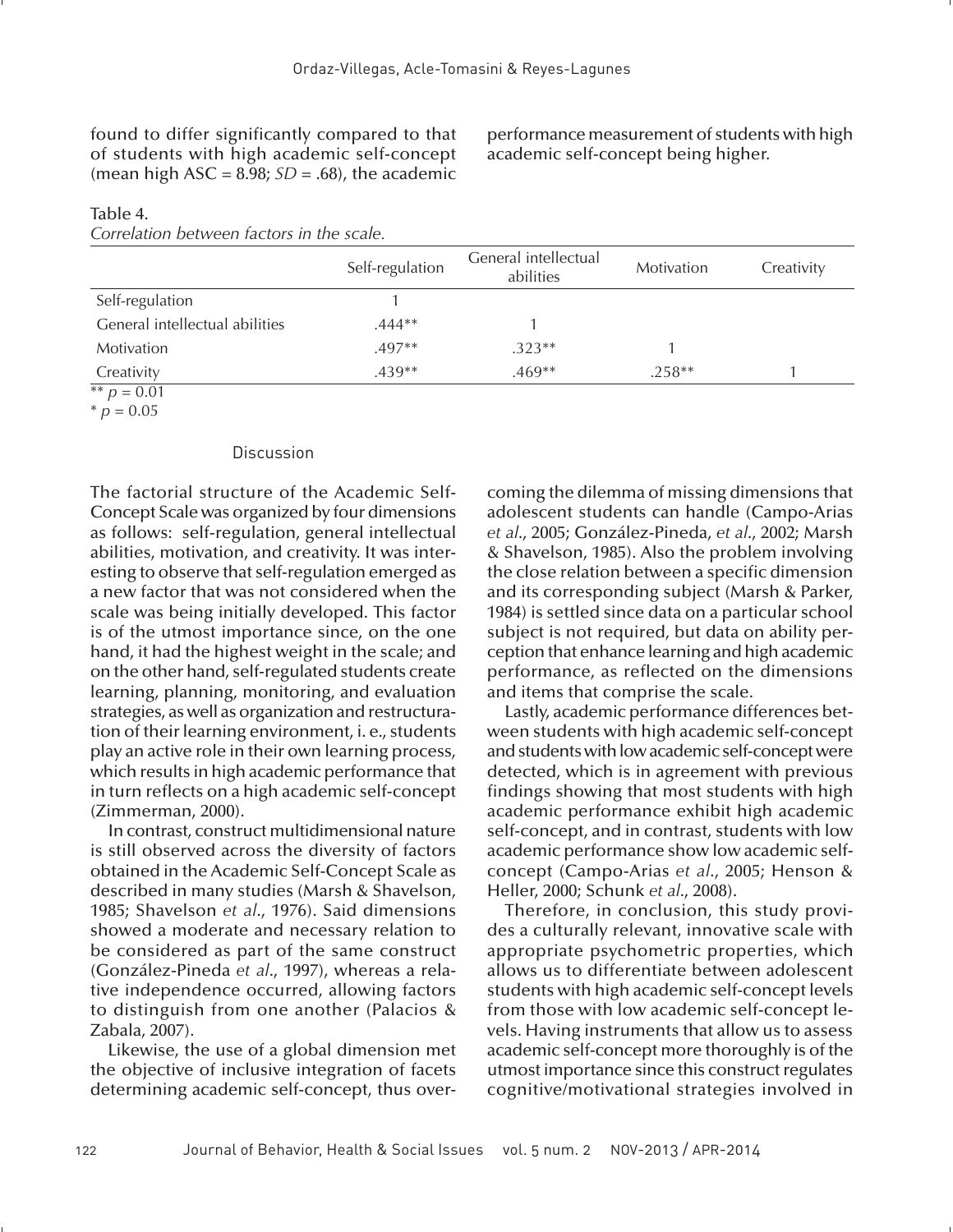learning and academic performance (Henson & Heller, 2000; Zimmerman, 2000), and affects professional expectations of students (Santana *et al*., 2009). So identifying self-concept is crucial for unleashing students' potential in a critical stage for their cognitive, social and emotional development.

### References

- Amezcua, J., & Fernández, E. (2000). La influencia del autoconcepto en el rendimiento académico. *Iberpsicología, 5*(1). Recuperado de: http:// www.fedap.es/IberPsicologia/iberpsi5-1/ amezcua/amezcua.htm
- Areepattamannil, S., & Freeman, J. (2008). Academic Achievement, Academic Self-Concept, and Academic Motivation of Immigrant Adolescents in the Greater Toronto Area Secondary Schools. *Journal of Advanced Academics, 19*, 700–743, available via: http:// dx.doi.org/10.4219/jaa-2008-831
- Bandura, A. (1987). *Pensamiento y acción*. Barcelona. Martínez Roca.
- Bong, M., & Skaalvik, E. (2003). Academic selfconcept and self-efficacy: how different are they really?. *Educational Psychology, 15*(1), 1-40, available via: http://dx.doi. org/10.1023/A:1021302408382
- Broc, M. (2000). Autoconcepto, autoestima y rendimiento académico en alumnos de 4º de la E.S.O. Implicaciones psicopedagógicas en la orientación y tutoría. *Revista de Investigación Educativa, 18*(1), 119-146.
- Campo-Arias, A., González, S., Sánchez, Z., Rodríguez, D., Dallos, C., & Díaz-Martínez, L. (2005). Percepción de rendimiento académico y síntomas depresivos en estudiantes de media vocacional de Bucaramanga, Colombia. *Archivos de Pediatría del Uruguay, 76*(1), 21-26.
- González, R., Valle, A., Suárez, J. M., & Fernández, A. (1999). Un modelo integrador explicativo de las relaciones entre metas académicas, estrategias de aprendizaje y rendimiento académico. *Revista de Investigación Educativa, 17*(1), 47-70.
- González-Pineda, J., Núñez, J., González-Pumariega, S., & García, M. (1997).

Autoconcepto, autoestima y aprendizaje escolar. *Psicothema, 9*(2), 271-289.

- González-Pineda, J., Núñez, J., & Valle, A. (2002). Influencia de los procesos de comparación interna/externa sobre la formación del autoconcepto y su relación con el rendimiento académico. *Revista de Psicología General y Aplicada. 45*, 73-82.
- Henson, K., & Heller, B. (2000). *Psicología educativa*  en la enseñanza eficaz. México: Internacional Thompson Editores México.
- Krippendorff, K. (2004). *Content Analysis: An introduction to its methodology*. USA: Sage Publications, Inc.
- López, A., Reyes-Lagunes, I., & Uribe, J. (2011). Construcción y validación psicométrica de una escala de intención de meta. *Revista Iberoamericana de Diagnóstico y Evaluación Psicológica, 31*(1), 133-156.
- Marsh, H. (1993). The multidimensional structure of academic self-concept: invariance over gender and age. *American Educational Research Journal, 30*(4), 841–860, available via: http://dx.doi. org/10.3102/00028312030004841
- Marsh, H., & Parker, J. (1984). Determinants of student self-concept: Is it better to be a relatively large fish in a small pond even if you don't learn to swim as well?. *Journal of Personality and Social Psychology, 47*, 213-231, available via: http://dx.doi.org/10.1037/0022- 3514.47.1.213
- Marsh, H., & Rhonda G. (2002). The pivotal role of frames of reference in academic self-concept formation: The "big fish-little pond" effect. In Pajares, F. & Urdan, T. (coord.). *Academic motivation of adolescents*. Inglaterra: Information Age Publishing.
- Marsh, H., & Shavelson, R. (1985). Self-Concept: Its Multifaceted, Hierarchical Structure. *Educational Psychologist, 20*(3), 107-123, available via: http://dx.doi.org/10.1207/ s15326985ep2003\_1
- Möller, J., & Pohlmann, B. (2010). Achievement differences and self-concept differences: Stronger associations for above or below average students?. *British Journal of Educational Psychology, 80*, 435-450, available via: http:// dx.doi.org/10.1348/000709909X485234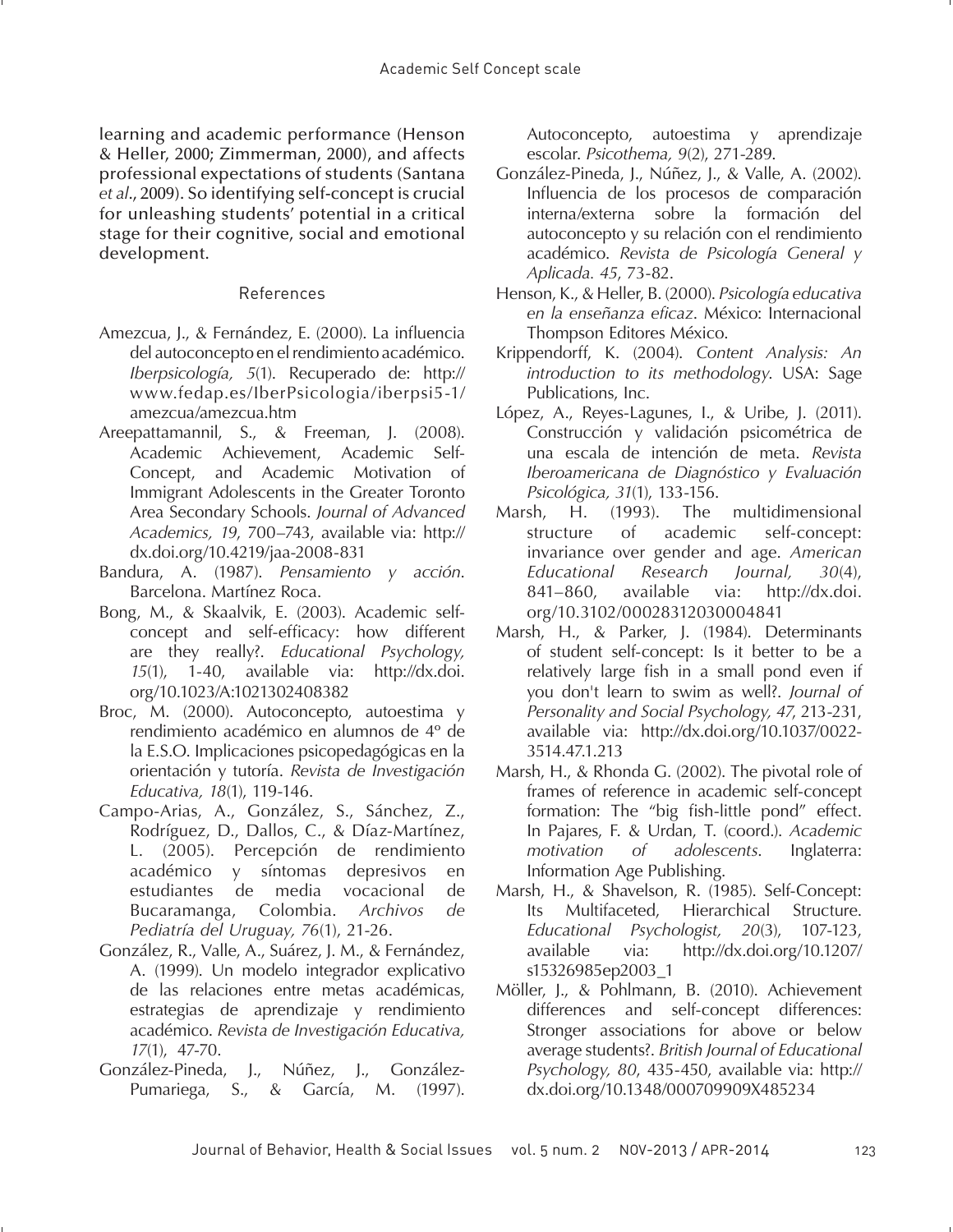- Núñez, J., González-Pineda, J., García, M., González-Pumariega, S., Roces, C., Álvarez, L., & González, M. C. (1998). Estrategias de aprendizaje, autoconcepto y rendimiento académico. *Psicothema, 10*(1), 97-109.
- Ommundsen, Y., Haugen, R., & Lund, T. (2005). Academic Self-concept, Implicit Theories of Ability, and Self-regulation Strategies. *Scandinavian Journal of Educational Research, 49*(5), 461-474, available via: http://dx.doi. org/10.1080/00313830500267838
- Palacios, E.G., & Zabala, A.F. (2007). Los dominios social y personal del autoconcepto. *Revista de Psicodidáctica, 12*, 179-194.
- Pintrich, P., Roeser, R., & De Groot, E. (1994). Classroom and individual differences in early adolescents´ motivation and self-regulated learning. *Journal of Early Adolescence, 14*(2), 139-161, available via: http://dx.doi. org/10.1177/027243169401400204
- Plucker, J., & Stocking, V. (2001). Looking outside and inside: Self-concept development of gifted adolescents. *Exceptional Children, 67*, 535- 546.
- Risso, A., Peralbo, M., & Barca, A. (2010). Cambios en las variables predictoras del rendimiento escolar en enseñanza secundaria. *Psicothema, 22*(4), 790-796.
- Santana, L., Feliciano, L., & Jiménez, A. (2009). La influencia del autoconcepto en el rendimiento académico en estudiantes universitarios. *REOP, 20*(1), 16-28.
- Schunk, D., Pintrich, P., & Meece, J. (2008). *Motivation in education: Theory,research, and application*. New Jersey, EU: Pearson.
- Shavelson, R., Hubner, J., & Stanton, G. (1976). Validation of construct interpretations. *Review of educational Research, 46*, 407-441, available via: http://dx.doi. org/10.3102/00346543046003407
- Vidals, A. (2005). *Autoconcepto, locus de control y rendimiento académico en estudiantes de segundo semestre de la facultad de psicología* (Tesis de maestría). Universidad Nacional Autónoma de México, México.
- Zacatelco, F., & Acle, G. (2009). Modelo de identificación de la capacidad sobresaliente. *Revista Mexicana de Investigación en Psicología. 1*(1), 41-43.

Zimmerman, B. (2000). Self-efficacy: an essential motive to learn. *Contemporary Educational Psychology, 25*, 82–91, available via: http:// dx.doi.org/10.1006/ceps.1999.1016

Self-references for authors: 2 Self-references for the JBHSI: 0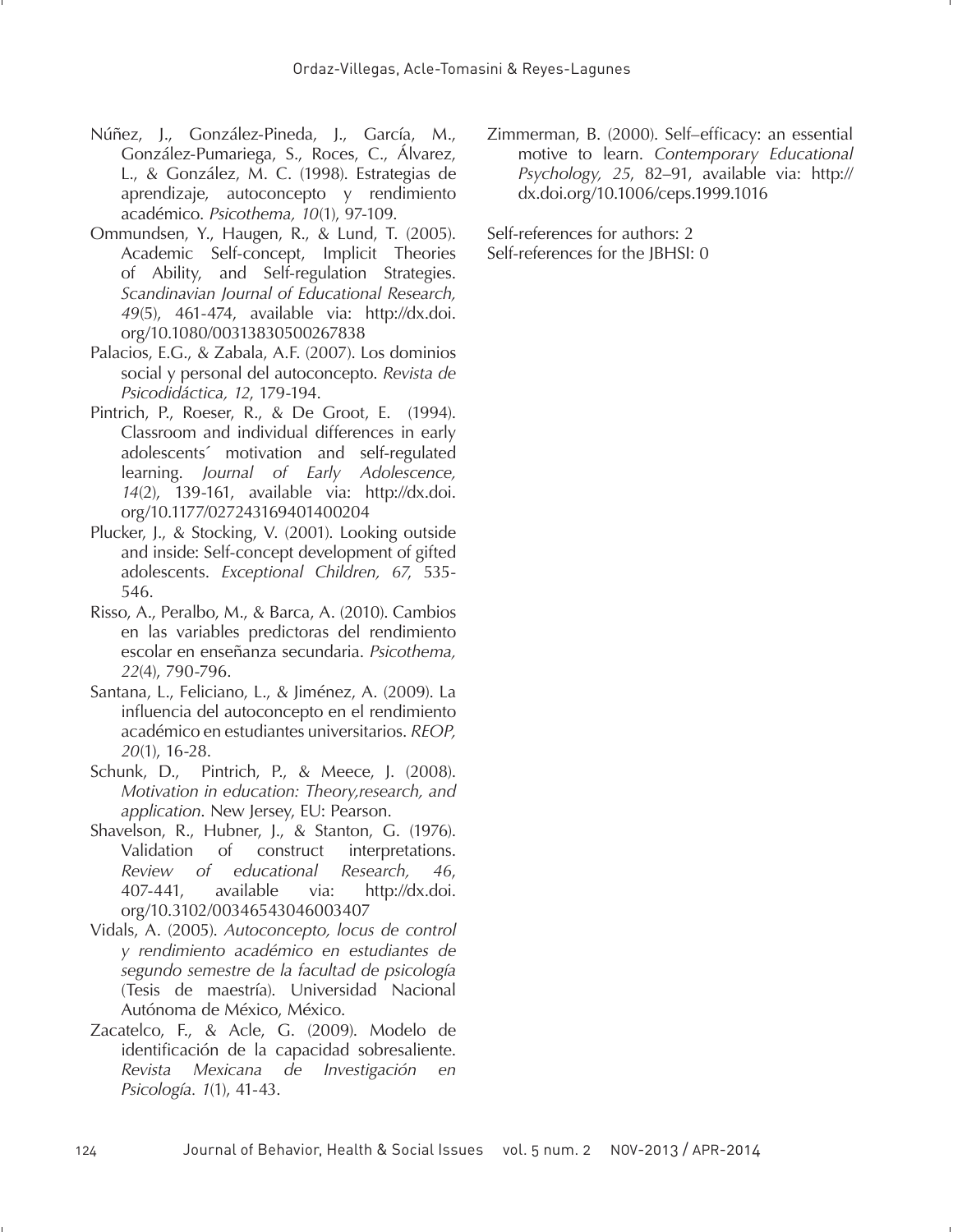### Appendix A.

### ACADEMIC SELF- CONCEPT SCALE INSTRUCTIONS

A series of statements are listed below. Each one describes a situation which may be related to a certain extent to what you do or feel. Mark with an "X" the option that best applies to how often you engage in the mentioned activity.

It is important for you to know that this questionnaire is completely independent from any school course, and that there is not a correct or incorrect answer. I only want to know the frequency of certain activities you do. The information you provide is strictly confidential. Thank you very much.

#### Examples:

| Statement                                                         | Never | Sometimes | Usuallv | Very often | <b>Always</b> |
|-------------------------------------------------------------------|-------|-----------|---------|------------|---------------|
| 1. I find it easy to play a key role in<br>my class organization. |       |           |         |            |               |
| 2.I can make friends easily                                       |       |           |         |            |               |

| $\sqrt{ }$                                                                                                                        |       |           |         |            |        |
|-----------------------------------------------------------------------------------------------------------------------------------|-------|-----------|---------|------------|--------|
| Statement                                                                                                                         | Never | Sometimes | Usually | Very often | Always |
| 1. Before I start a new task, I analyze the<br>different options I have to perform it.                                            |       |           |         |            |        |
| 2. I can repeat word by word a story I have<br>been told.                                                                         |       |           |         |            |        |
| 3. When I want to improve my health or<br>physical appearance, I make some decisions<br>and stick to them until I reach the goal. |       |           |         |            |        |
| 4. I complete my homework within the period<br>of time I establish.                                                               |       |           |         |            |        |
| I express my ideas more clearly verbally.<br>5.                                                                                   |       |           |         |            |        |
| 6. I practice activities I like (singing, dancing,<br>playing an instrument) a lot to improve.                                    |       |           |         |            |        |
| I read texts several times to find main ideas.                                                                                    |       |           |         |            |        |
| 8. When I have a problem, I search for new<br>strategies to solve it.                                                             |       |           |         |            |        |
| I can reinvent new concepts into my own<br>9.<br>language.                                                                        |       |           |         |            |        |
| 10. I find it difficult to memorize things.                                                                                       |       |           |         |            |        |

## $i : I$  FT US BEGIN I I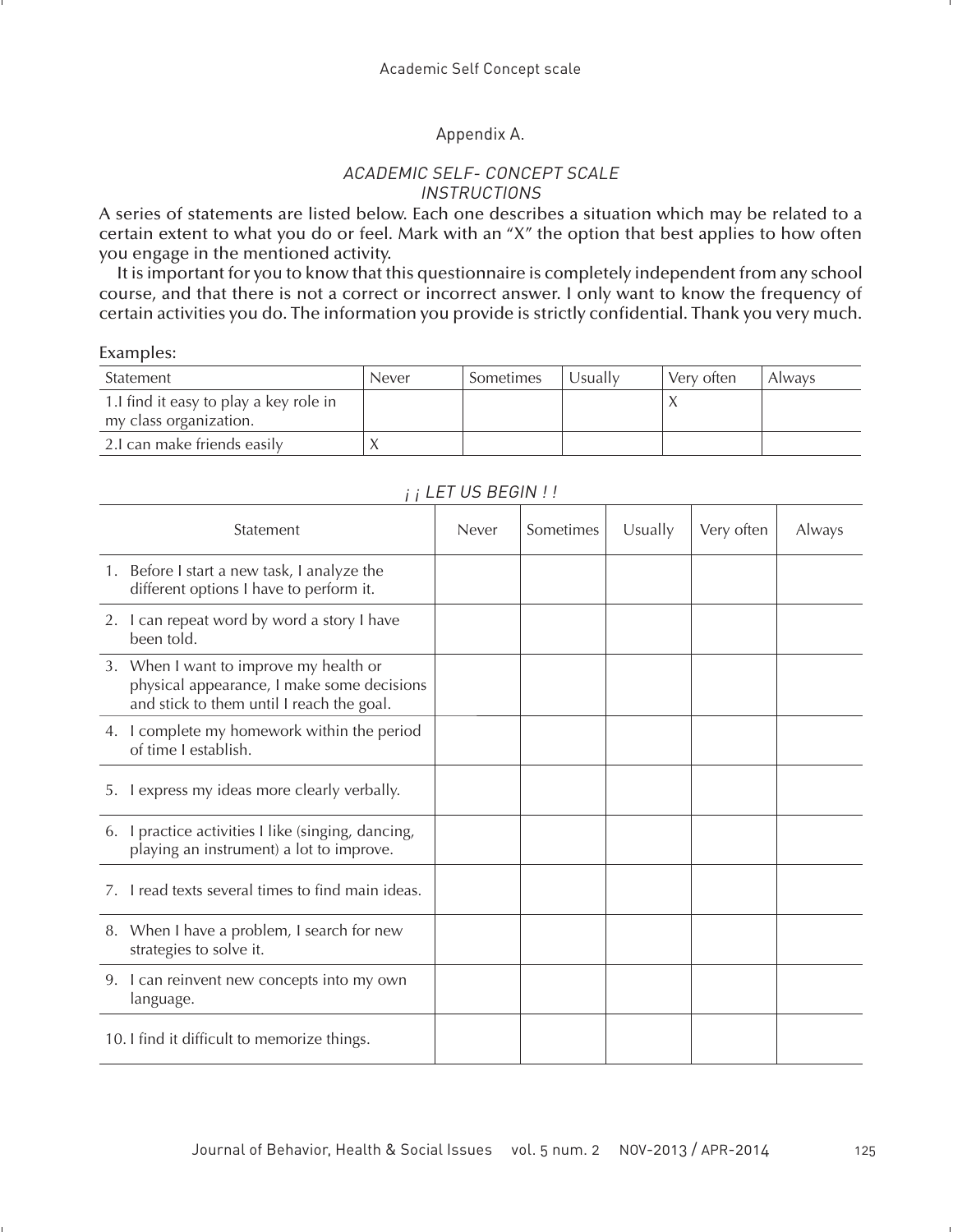| Statement                                                                                                                            | Never | Sometimes | Usually | Very often | Always |
|--------------------------------------------------------------------------------------------------------------------------------------|-------|-----------|---------|------------|--------|
| 11. I like to track the origin of a problem in<br>order to find the best solution.                                                   |       |           |         |            |        |
| 12. I analyze my grades to see if they<br>correspond to what I did.                                                                  |       |           |         |            |        |
| 13. I try to do the best school work of my class.                                                                                    |       |           |         |            |        |
| 14. I don't need many instructions to know how<br>to do my homework.                                                                 |       |           |         |            |        |
| 15. I can predict the consequences an event is<br>going to have.                                                                     |       |           |         |            |        |
| 16. I look for more information to complement<br>my classes.                                                                         |       |           |         |            |        |
| 17. I like to do my homework in my own terms<br>and with my ideas.                                                                   |       |           |         |            |        |
| 18. I have more than one option to solve a<br>problem.                                                                               |       |           |         |            |        |
| 19. I review the curriculum before a semester<br>begins.                                                                             |       |           |         |            |        |
| 20. I can mentally calculate things easily.                                                                                          |       |           |         |            |        |
| 21. When I participate in a group activity, I do<br>my best to excel.                                                                |       |           |         |            |        |
| 22. I like situations where I can compare and<br>identify different points of view or opposed<br>ideas.                              |       |           |         |            |        |
| 23. I like to learn by free exploration.                                                                                             |       |           |         |            |        |
| 24. Before starting a task or project, I look into it<br>in order to know what strategy to use.                                      |       |           |         |            |        |
| 25. I can generate new ideas without having<br>deep knowledge on a topic.                                                            |       |           |         |            |        |
| 26. To solve a problem, I find ways others don't<br>think of.                                                                        |       |           |         |            |        |
| 27. Larrive at school on time because Lcalculate<br>the time that it takes me to get there, taking<br>the city traffic into account. |       |           |         |            |        |
| 28. Before doing a presentation in front of my<br>class, I practice previously at home.                                              |       |           |         |            |        |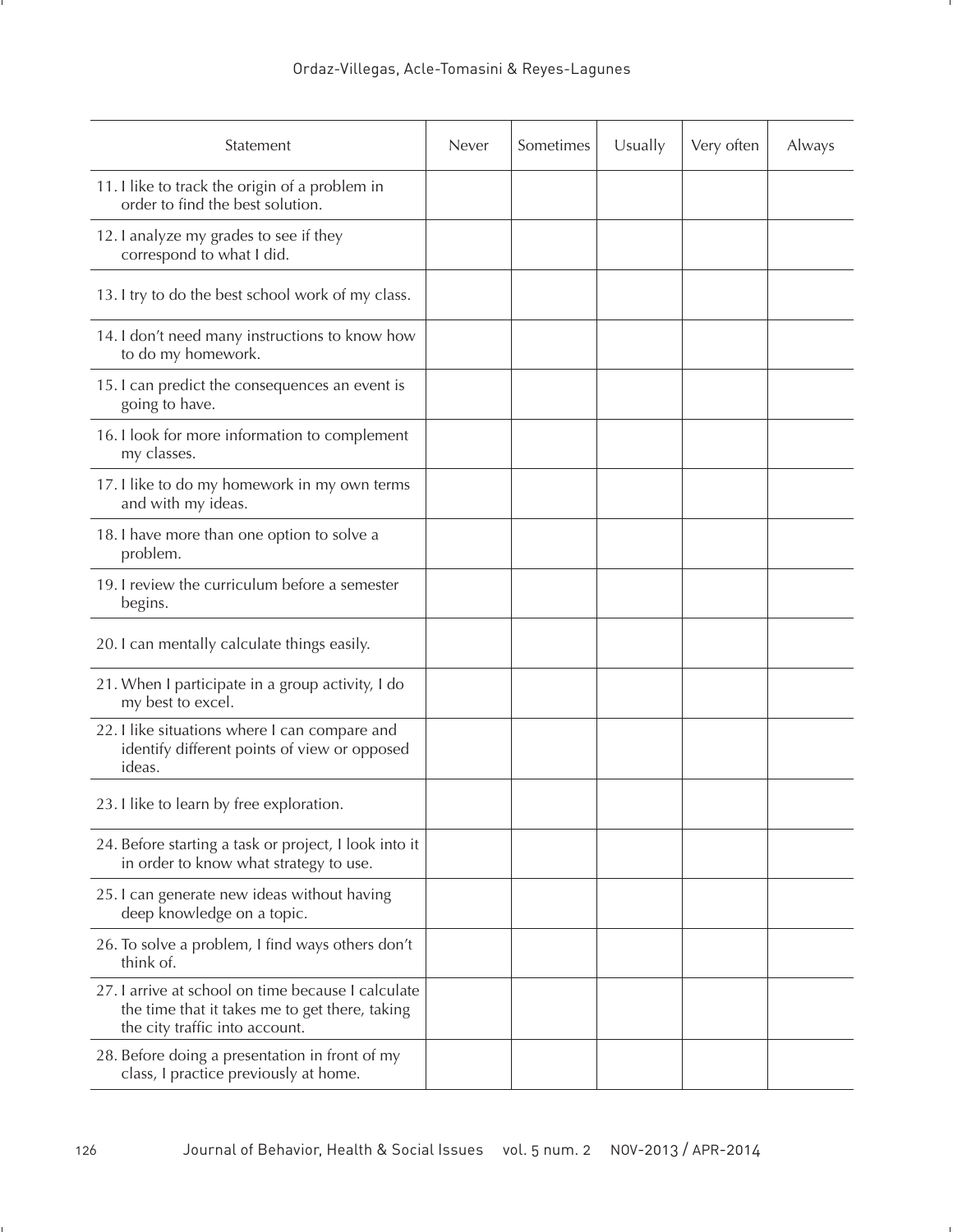## Identification sheet

| Name                                                         |  |
|--------------------------------------------------------------|--|
| Sex                                                          |  |
| Age                                                          |  |
| Place of residence                                           |  |
| Siblings                                                     |  |
| Birth order                                                  |  |
| Do you have a payed job? (Yes/No)                            |  |
| Do you live in an owned house?                               |  |
| Do you participate in another activity apart from<br>school? |  |
| What activity?                                               |  |

## Information about parents

|                                     | Mother | Father |
|-------------------------------------|--------|--------|
| Occupation                          |        |        |
| Level of education                  |        |        |
| Does she/he live with you? (Yes/No) |        |        |

### School

| Current semester                                                                                     |                      |  |
|------------------------------------------------------------------------------------------------------|----------------------|--|
| Current grade point average                                                                          |                      |  |
| Middle school grade point average                                                                    |                      |  |
| Elementary school grade point average                                                                |                      |  |
| Rank from 1 to 10 the abilities, 1 being the easiest and<br>10 the less easy, in the following list. | Dancing              |  |
|                                                                                                      | Written language     |  |
|                                                                                                      | Leadership           |  |
|                                                                                                      | Mathematics          |  |
|                                                                                                      | Drawing              |  |
|                                                                                                      | Oral language        |  |
|                                                                                                      | Memory               |  |
|                                                                                                      | Sports               |  |
|                                                                                                      | Social relationships |  |
|                                                                                                      | Music                |  |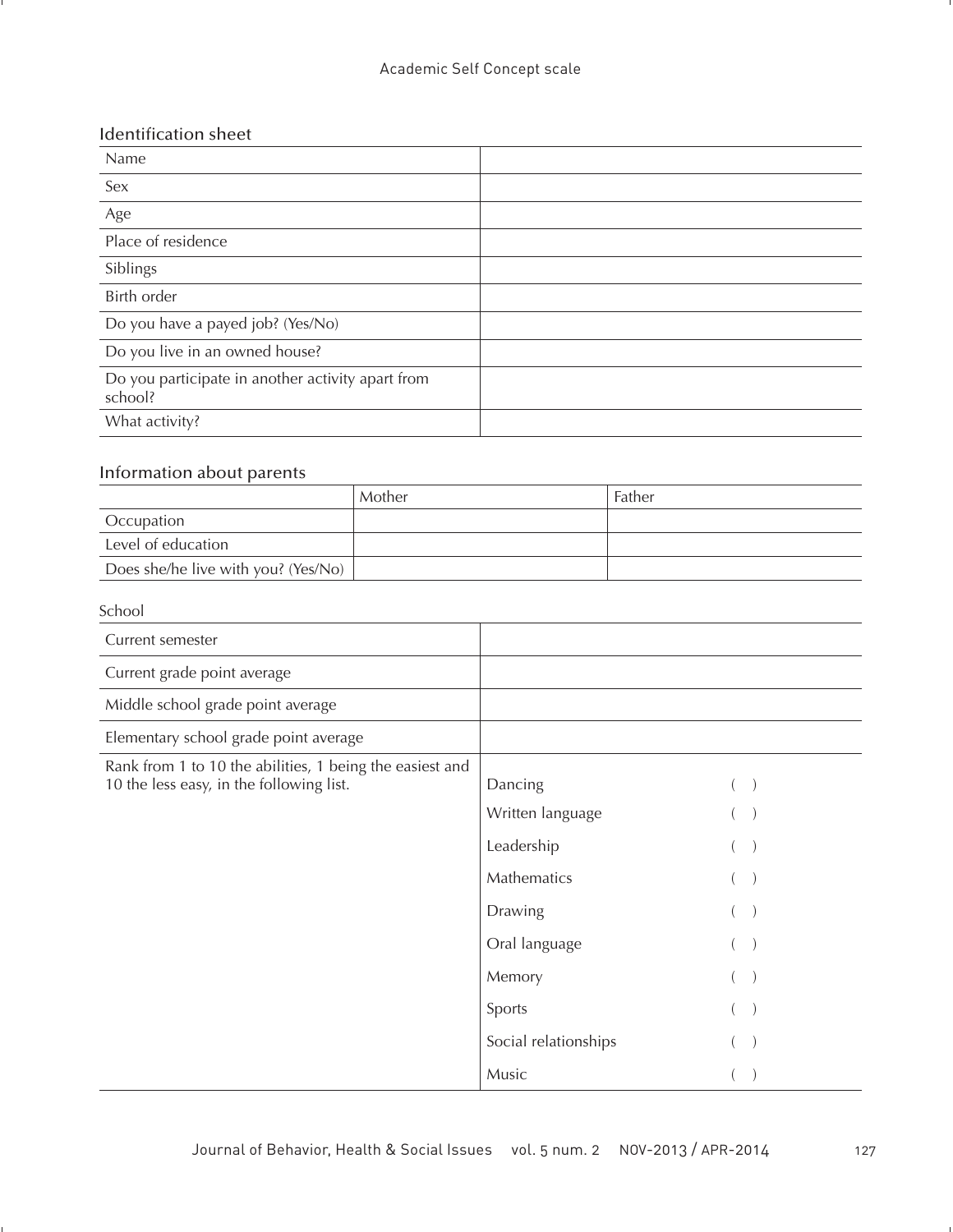### ESCALA DE AUTOCONCEPTO ACADÉMICO **INSTRUCCIONES**

A continuación se listan una serie de enunciados, en cada uno de ellos se describe una situación que puede coincidir en cierta medida con lo que tú haces o sientes. Marca con una "X" la opción que mejor represente que tan frecuente realizas la actividad descrita.

Es importante que sepas que este cuestionario es completamente independiente de tus materias escolares, que no hay opciones correctas ni incorrectas, solo deseo saber la frecuencia con que realizas ciertas actividades. La información que tu brindes será estrictamente confidencial. De antemano gracias.

Ejemplos:

|    | Afirmación                                                                                                        | Nunca      | A veces          |       |         | Por lo Regular Muchas Veces |                 | Siempre |
|----|-------------------------------------------------------------------------------------------------------------------|------------|------------------|-------|---------|-----------------------------|-----------------|---------|
|    | 1. Me resulta fácil organizar a<br>mi grupo                                                                       |            |                  |       |         | X                           |                 |         |
|    | 2. Puedo hacer amigos<br>fácilmente                                                                               | X          |                  |       |         |                             |                 |         |
|    |                                                                                                                   |            | i i COMENZAMOS!! |       |         |                             |                 |         |
|    |                                                                                                                   | Afirmación |                  | Nunca | A veces | Por lo<br>Regular           | Muchas<br>Veces | Siempre |
| 1. | Antes de empezar una tarea analizo las distintas formas<br>de llevarlo a cabo                                     |            |                  |       |         |                             |                 |         |
| 2. | Puedo repetir exactamente alguna historia que me hayan<br>contado                                                 |            |                  |       |         |                             |                 |         |
| 3. | Cuando quiero mejorar mi salud o apariencia física tomo<br>decisiones y las cumplo hasta lograr la meta           |            |                  |       |         |                             |                 |         |
| 4. | Cumplo las fechas en las que planeo terminar mis tareas                                                           |            |                  |       |         |                             |                 |         |
| 5. | Expreso verbalmente mis ideas de una forma clara.                                                                 |            |                  |       |         |                             |                 |         |
| 6. | Las actividades que me gustan (cantar, bailar, tocar un<br>instrumento) las practico mucho para hacerlo muy bien. |            |                  |       |         |                             |                 |         |
| 7. | Leo varias veces los textos para encontrar la idea principal                                                      |            |                  |       |         |                             |                 |         |
| 8. | Cuando tengo un problema busco nuevas estrategias para<br>solucionarlo                                            |            |                  |       |         |                             |                 |         |
| 9. | Puedo transformar los conceptos nuevos a mi propio lenguaje                                                       |            |                  |       |         |                             |                 |         |
|    | 10. Se me dificulta memorizar                                                                                     |            |                  |       |         |                             |                 |         |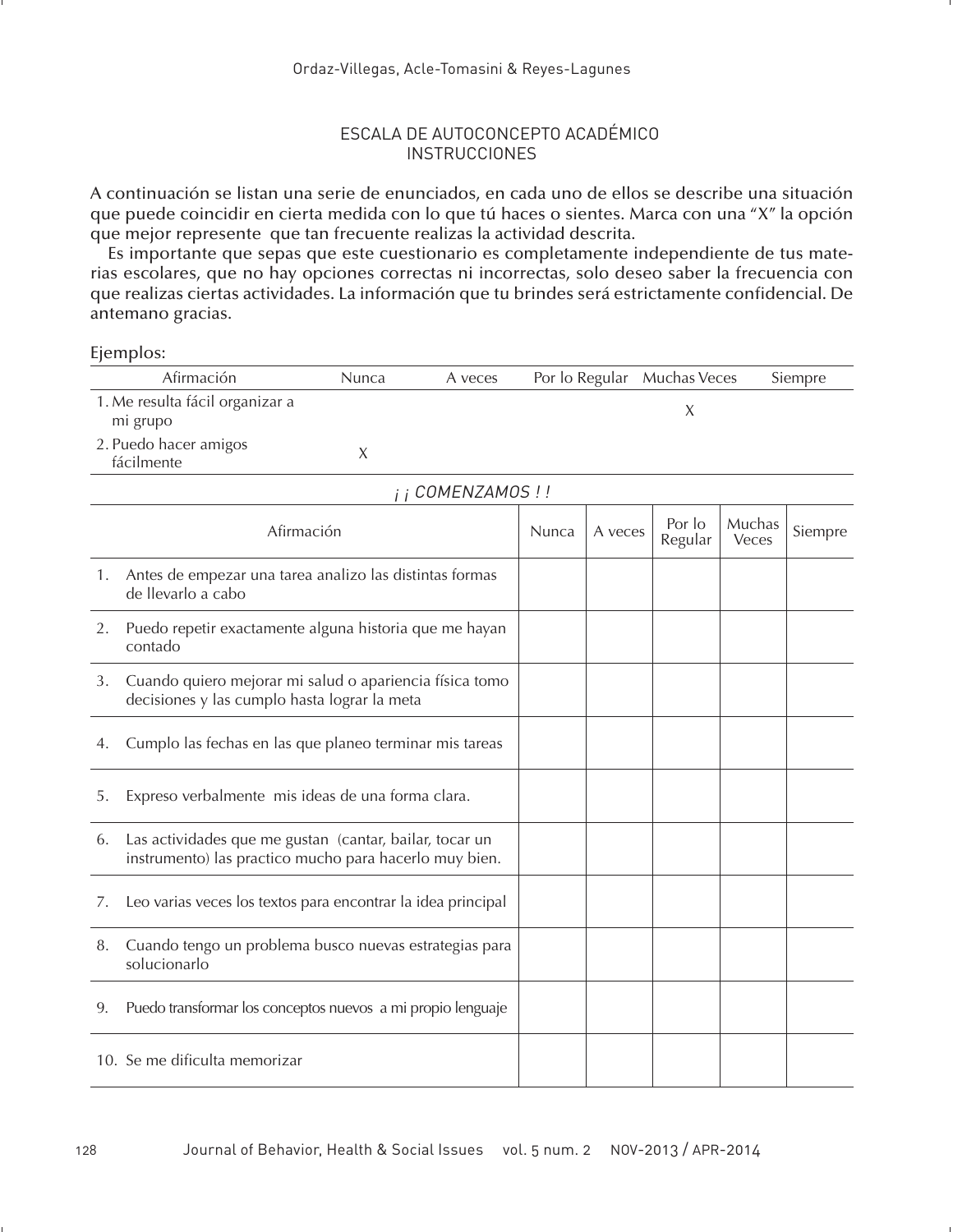| 11. Me gusta encontrar el origen de un problema para darle<br>la mejor solución                                     |  |  |  |
|---------------------------------------------------------------------------------------------------------------------|--|--|--|
| 12. Analizo mis calificaciones para ver si corresponden a lo<br>que hice.                                           |  |  |  |
| 13. Me esfuerzo para que mis trabajos sean los mejores de la clase                                                  |  |  |  |
| 14. Requiero pocas instrucciones para poder hacer una tarea.                                                        |  |  |  |
| 15. Puedo prever las consecuencias de un hecho o evento                                                             |  |  |  |
| 16. Busco más información para complementar mis materias                                                            |  |  |  |
| 17. Me gusta realizar mis tareas usando mis ideas y mis formas                                                      |  |  |  |
| 18. Tengo más de una forma para resolver un problema                                                                |  |  |  |
| 19. Examino el temario antes de iniciar el semestre                                                                 |  |  |  |
| 20. Puedo hacer cuentas mentalmente de forma fácil.                                                                 |  |  |  |
| 21. Cuando participo en un juego por equipos, hago todo<br>para que ganemos                                         |  |  |  |
| 22. Me gustan las situaciones donde puedo comparar e<br>identificar diferentes puntos de vista o ideas en conflicto |  |  |  |
| 23. Me gusta aprender explorando libremente                                                                         |  |  |  |
| 24. Antes de iniciar una tarea o proyecto lo reviso para saber<br>qué estrategia voy a ocupar.                      |  |  |  |
| 25. Puedo crear nuevas ideas sin conocer a fondo el tema                                                            |  |  |  |
| 26. Para solucionar un problema busco maneras que a otros<br>no se les ocurre                                       |  |  |  |
| 27. Llego puntual a la escuela porque calculo el tiempo que<br>hago, teniendo en cuenta el tráfico de la ciudad     |  |  |  |
| 28. Cuando tengo que exponer en clase practico previamente<br>en casa                                               |  |  |  |